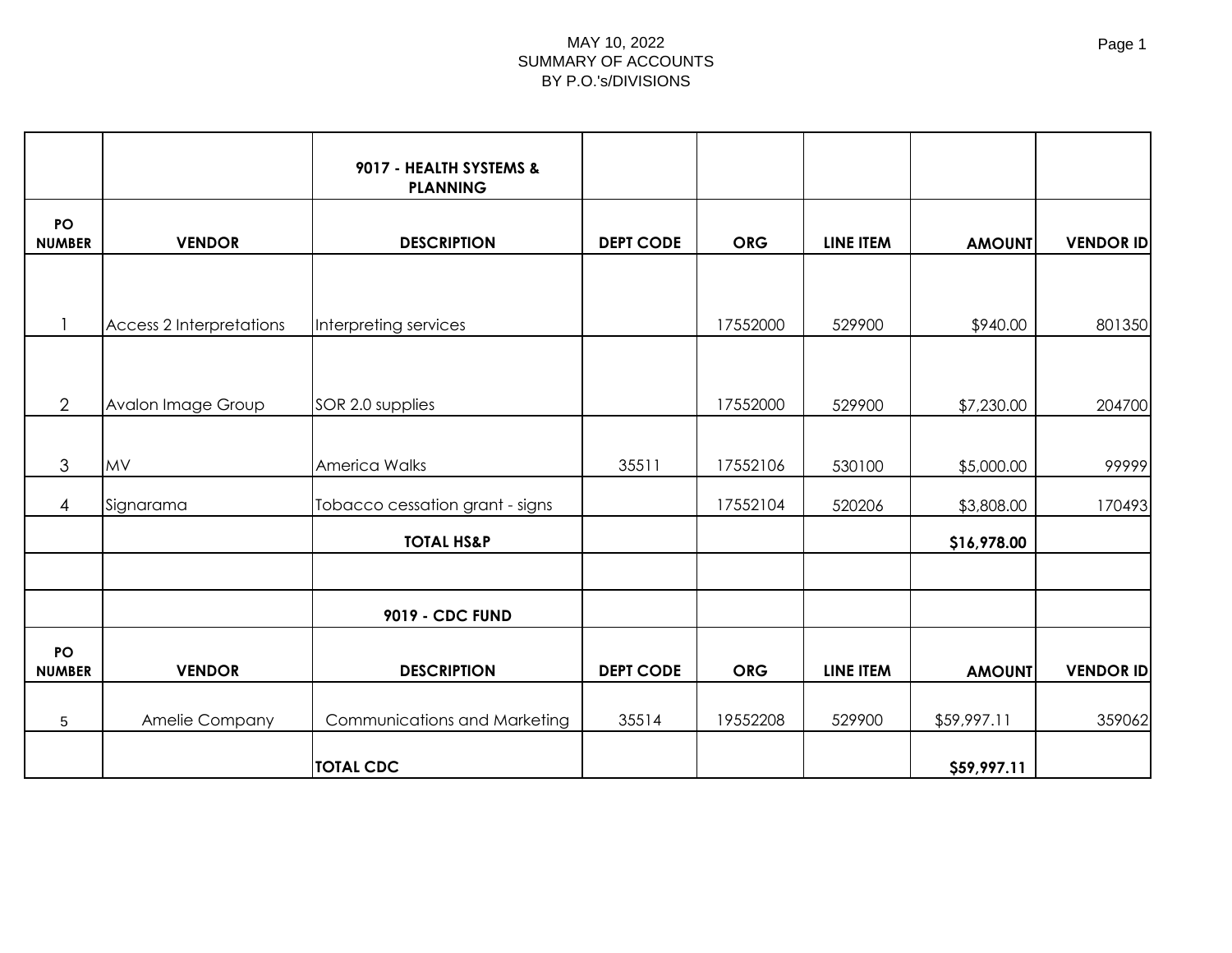|                     |                                        | 9026 - ADMIN                                            |                  |            |           |                            |                  |
|---------------------|----------------------------------------|---------------------------------------------------------|------------------|------------|-----------|----------------------------|------------------|
| PO<br><b>NUMBER</b> | <b>VENDOR</b>                          | <b>DESCRIPTION</b>                                      | <b>DEPT CODE</b> | <b>ORG</b> | LINE ITEM | <b>AMOUNT</b>              | <b>VENDOR ID</b> |
|                     |                                        |                                                         |                  |            |           |                            |                  |
| 6                   | <b>MV</b>                              | E021 Grant expenses -<br>Communications                 | 35501            | 26551100   | 529900    | \$250,000.00               | 999999           |
| $\overline{7}$      | <b>MORPC</b>                           | Street safety audit - 2nd installment                   | 35501            | 26551100   | 529900    | \$12,500.00                | 35716            |
| $\,8\,$             | National Center for Urban<br>Solutions | <b>ARPA grant Chats awards</b>                          | 35501            | 26551100   | 529900    | \$25,000.00                | <b>TBD</b>       |
| 9                   | <b>OPHA</b>                            | ARPA dental expenses                                    | 35501            | 26551100   | 529900    | \$20,000.00                | <b>TBD</b>       |
| 10 <sup>°</sup>     | Franklin County EMA                    | AAR ARPA expenses                                       | 35501            | 26551100   | 529900    | 25,000.00<br>$\frac{1}{2}$ | <b>TBD</b>       |
| 11                  | <b>Canvaas Consulting</b>              | Covid-19 Resolve to Save Lives -<br>Grassroots Campaign | 35503            | 26551200   | 520206    | \$150,000.00               | <b>TBD</b>       |
| 12                  | OSU                                    | Cats covid-19 surveillance system                       | 35501            | 25661100   | 520105    | \$100,000.00               | <b>TBD</b>       |
|                     |                                        | <b>TOTAL ADMIN</b>                                      |                  |            |           | \$582,500.00               |                  |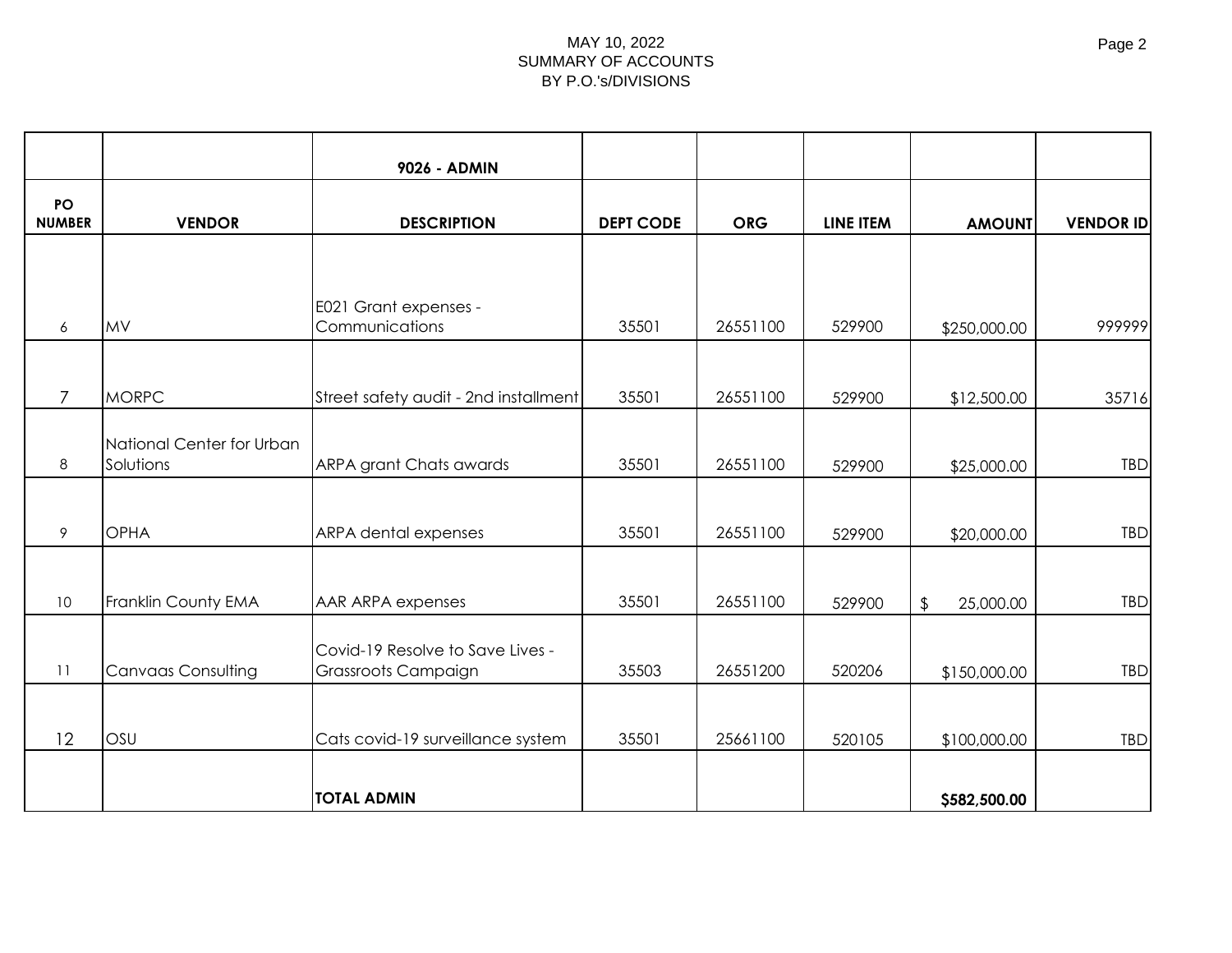|                            |                     | 9027 - Prevention & Wellness                                              |                  |            |                  |               |                  |
|----------------------------|---------------------|---------------------------------------------------------------------------|------------------|------------|------------------|---------------|------------------|
| <b>PO</b><br><b>NUMBER</b> | <b>VENDOR</b>       | <b>DESCRIPTION</b>                                                        | <b>DEPT CODE</b> | <b>ORG</b> | LINE ITEM        | <b>AMOUNT</b> | <b>VENDOR ID</b> |
| 13                         | Enterprise FM Trust | Lease agreement - 2022 ProMaster<br>3500 Cargo Van - IZ Program           | 35523            | 27553100   |                  | \$8,000.00    | <b>TBD</b>       |
|                            |                     | <b>TOTAL P &amp; W</b>                                                    |                  |            |                  | \$8,000.00    |                  |
|                            |                     |                                                                           |                  |            |                  |               |                  |
|                            |                     | 9028 - Environmental                                                      |                  |            |                  |               |                  |
|                            |                     |                                                                           |                  |            |                  |               |                  |
| <b>PO</b><br><b>NUMBER</b> | <b>VENDOR</b>       | <b>DESCRIPTION</b>                                                        | <b>DEPT CODE</b> | <b>ORG</b> | <b>LINE ITEM</b> | <b>AMOUNT</b> | <b>VENDOR ID</b> |
| 14                         | <b>MORPC</b>        | Lead hazard control &<br>identification activities - contract<br>expenses | 35531            | 28554014   | 529900           | \$500,000.00  | 35716            |
| 15                         | Victor Olszewski    | Contract services - plumbing<br>inspector                                 | 35530            | 28554013   | 529900           | \$35,000.00   | 379143           |
| 16                         | MV                  | Services & charges                                                        | 285530           | 28554000   | 529900           | \$10,000.00   | 999999           |